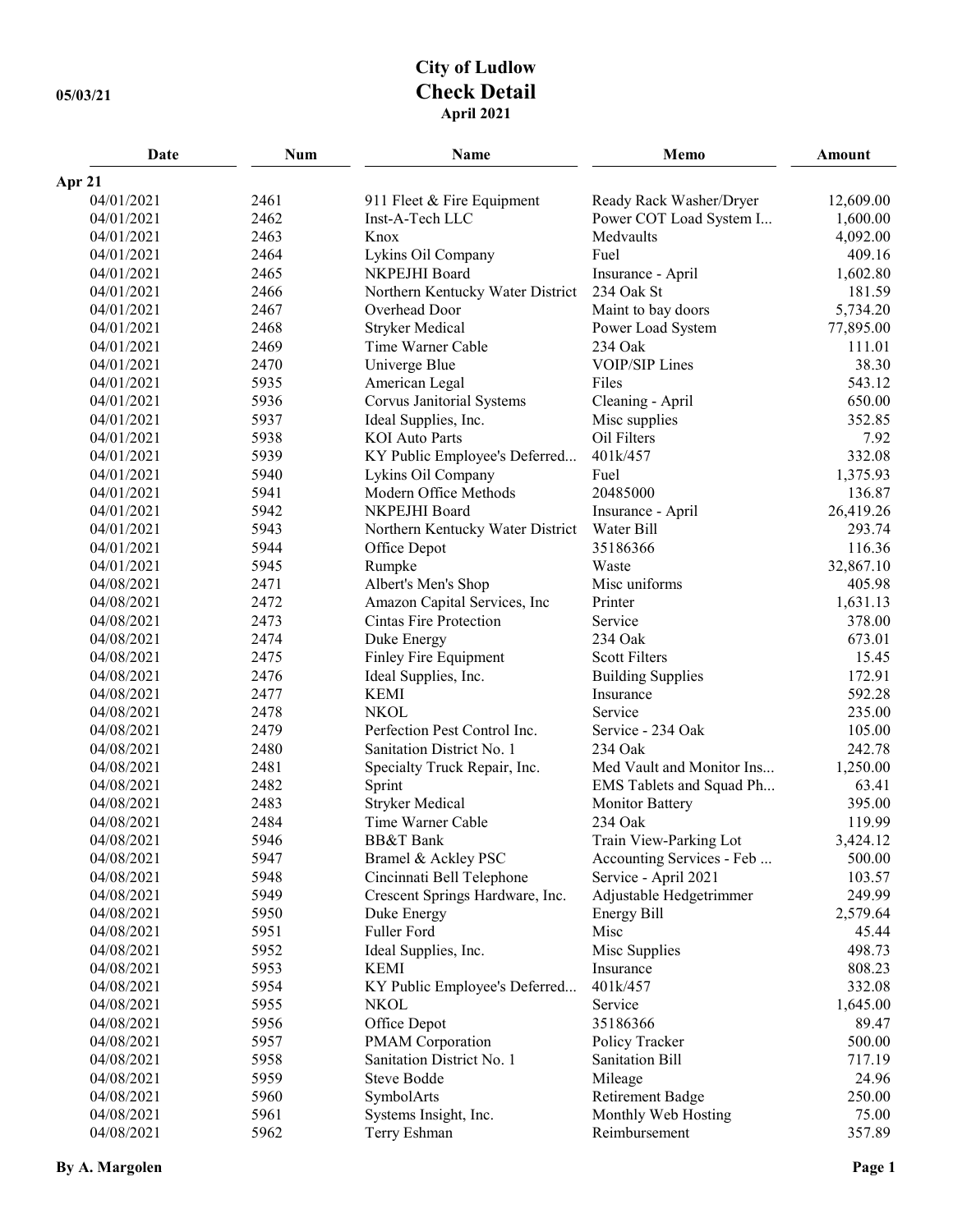## **City of Ludlow 05/03/21 Check Detail April 2021**

| Date                     | <b>Num</b>   | Name                                                      | Memo                                   | Amount           |
|--------------------------|--------------|-----------------------------------------------------------|----------------------------------------|------------------|
| 04/08/2021               | 5963         | Unifirst Corp.                                            | PW Uniforms                            | 124.94           |
| 04/22/2021               | 2485         | Airgas Great Lakes                                        | Rental of Oxygen Cylinders             | 375.18           |
| 04/22/2021               | 2486         | Atlantic Emergency Solutions                              | Upgrade for Thermal Imagi              | 468.68           |
| 04/22/2021               | 2487         | <b>Boundtree Medical</b>                                  | <b>EMS</b> Supplies                    | 202.86           |
| 04/22/2021               | 2488         | Custom Design Benefits, Inc.                              | Insurance                              | 9.00             |
| 04/22/2021               | 2489         | Dearborn Life Insurance Comp                              | Insurance - May                        | 75.41            |
| 04/22/2021               | 2490         | Delta Dental of Kentucky                                  | Dental Insurance                       | 79.03            |
| 04/22/2021               | 2491         | Firstnet                                                  | <b>EMS</b> Tablets and Phone           | 171.21           |
| 04/22/2021               | 2492         | Lykins Oil Company                                        | Fuel                                   | 658.15           |
| 04/22/2021               | 2493         | Mobilcomm, Inc.                                           | 1229                                   | 7,425.00         |
| 04/22/2021               | 2494         | Netduty Software Gallatinweb,                             | Scheduling Software                    | 1,338.00         |
| 04/22/2021               | 2495         | Silco                                                     | Annual Fire Extinguisher I             | 715.75           |
| 04/22/2021               | 2496         | St Elizabeth Healthcare                                   | Pharmacy Order                         | 285.86           |
| 04/22/2021               | 2497         | <b>Summerel Tire Service</b>                              | <b>Replaced Tires</b>                  | 833.04           |
| 04/22/2021               | 2498         | Technimount System                                        | Equip supplies                         | 1,300.00         |
| 04/22/2021               | 2499         | Univerge Blue                                             | Voip Line and SIP                      | 92.24            |
| 04/22/2021               | 5965         | <b>AFLAC</b>                                              | 65543                                  | 103.92           |
| 04/22/2021               | 5966         | <b>BB&amp;T</b> Bank                                      | <b>TAN</b>                             | 898.33           |
| 04/22/2021               | 5967         | Cincinnati Bell Telephone                                 | Services - April                       | 88.98            |
| 04/22/2021               | 5968         | Crescent Springs Hardware, Inc.                           | Misc                                   | 122.82           |
| 04/22/2021               | 5969         | Custom Design Benefits, Inc.                              | Insurance                              | 81.00            |
| 04/22/2021               | 5970         | Dearborn Life Insurance Comp                              | Insurance - May                        | 445.36           |
| 04/22/2021               | 5971         | Delta Dental of Kentucky                                  | Dental Insurance                       | 968.32           |
| 04/22/2021               | 5972         | Duke Energy                                               | <b>Energy Bill</b>                     | 3,022.99         |
| 04/22/2021               | 5973         | <b>Enquirer Media</b>                                     | Legal Ad                               | 1,371.76         |
| 04/22/2021               | 5974         | Fedders Feed & Seed                                       | Dog Food                               | 47.95            |
| 04/22/2021               | 5975         | Fifth Third Bank                                          | Misc                                   | 2,885.18         |
| 04/22/2021               | 5976         | Gall's Inc                                                | 2234474                                | 447.30           |
| 04/22/2021               | 5977         |                                                           |                                        | 362.00           |
| 04/22/2021               | 5978         | Garage, The<br>Hemmer DeFrank Wessels PLLC                | Break pad and rotors                   | 3,333.40         |
| 04/22/2021               | 5979         | Ideal Supplies, Inc.                                      | Legal Fees                             | 246.66           |
| 04/22/2021               | 5980         | International Assoc. of Chiefs o                          | Misc Supplies<br>Dues                  | 190.00           |
| 04/22/2021               | 5981         | Johnny's Car Wash                                         | March Wash                             | 42.00            |
| 04/22/2021               | 5982         | Kenton Co. Fiscal Court                                   |                                        | 1,561.40         |
| 04/22/2021               | 5983         |                                                           | Animal Control Fees: April             | 100.00           |
| 04/22/2021               | 5984         | Kentucky State Treasurer<br>KY Public Employee's Deferred | <b>Elevator Inspection</b><br>401k/457 | 332.08           |
|                          |              |                                                           |                                        |                  |
| 04/22/2021               | 5985         | Lykins Oil Company                                        | Fuel                                   | 2,634.69         |
| 04/22/2021<br>04/22/2021 | 5986<br>5987 | Microsoft Corporation<br>Modern Office Methods            | Software fees<br>20485000              | 512.00<br>84.48  |
|                          | 5988         | <b>PDS</b>                                                | Service                                |                  |
| 04/22/2021<br>04/22/2021 | 5989         |                                                           |                                        | 519.72<br>685.85 |
| 04/22/2021               | 5990         | Porta Kleen<br>Purchase Power                             | Memorial Park                          | 208.99           |
| 04/22/2021               | 5991         |                                                           | Postage<br>116 Carneal                 | 5.04             |
|                          |              | Sanitation District No. 1                                 | 6011-1000-7116-940                     | 171.95           |
| 04/22/2021               | 5992         | <b>Staples</b>                                            | Internet/Cable                         |                  |
| 04/22/2021               | 5993         | Time Warner Cable                                         |                                        | 616.97           |
| 04/22/2021               | 5994         | Vital Records Control                                     | Storage                                | 50.00            |
| 04/29/2021               | 2500         | <b>Atlantic Emergency Solutions</b>                       | Thermal Imaging Camera                 | 5,554.16         |
| 04/29/2021               | 2501         | <b>Custom Trophy Apparel</b>                              | <b>Engraving of Plaque</b>             | 21.20            |
| 04/29/2021               | 2502         | NKPEJHI Board                                             | Insurance                              | 3,365.86         |
| 04/29/2021               | 2503         | Sprint                                                    | EMS Tablets & Squad Phone              | 40.41            |
| 04/29/2021               | 2504         | Time Warner Cable                                         | 234 Oak                                | 111.01           |
| 04/29/2021               | 5995         | Corvus Janitorial Systems                                 | Cleaning - May                         | 650.00           |
| 04/29/2021               | 5996         | Earl Franks & Sons                                        | Flooring                               | 9,464.72         |